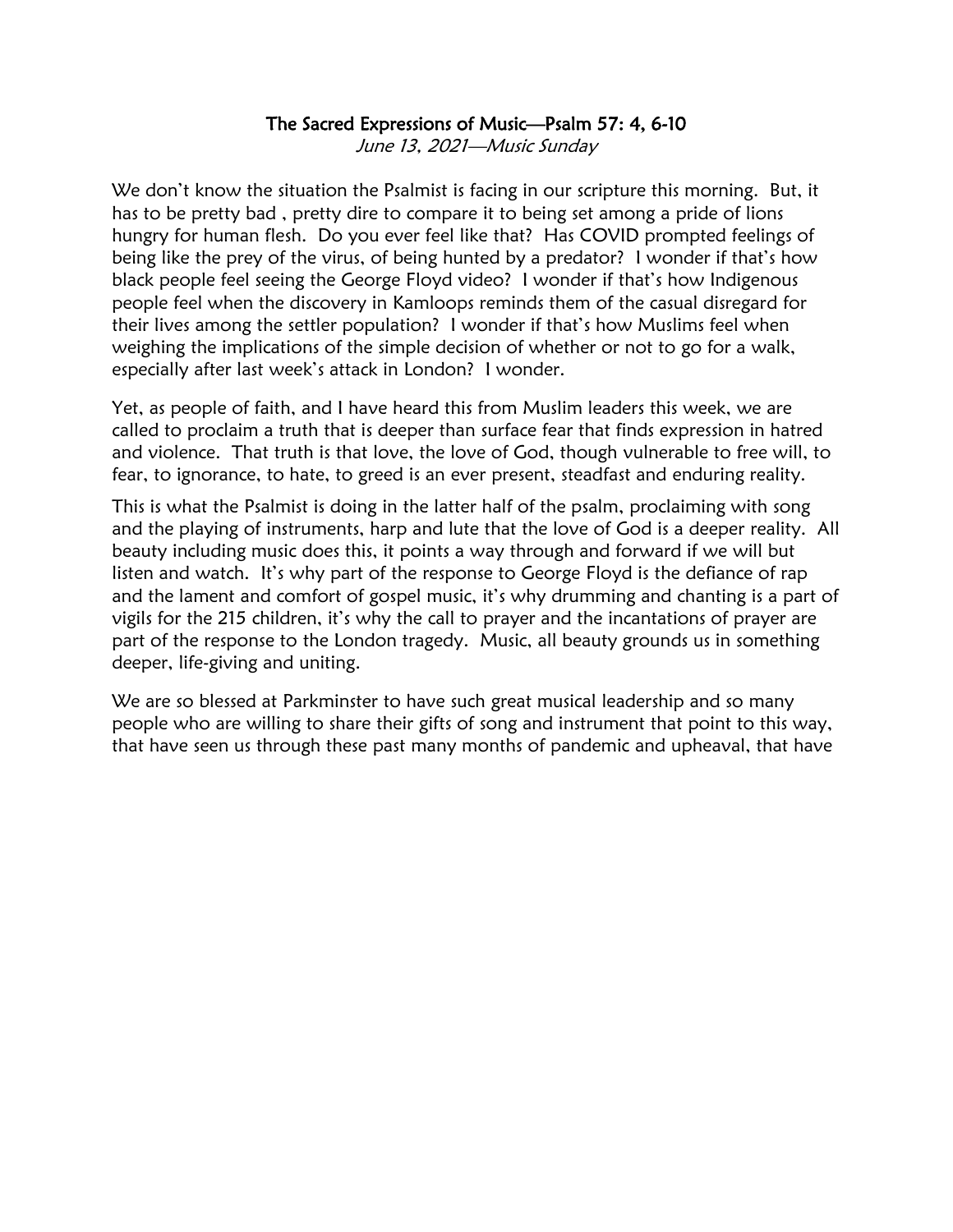helped to keep us together, worshipping and praising. I want to give you an opportunity to express what music, especially Parkminster music has meant to you over these past months, to offer your gratitude. Feel free to type your responses in the chat or ask in the chat to turn on your camera and we'll get you on.

Jeanne Foster : I am so grateful for the music ever week. It lifts my spirits and sometimes moves me to tears. Thank you so much to Neil and everyone who is involved.

Debbie Miethig : Miss it. Minimal exposure. Like the Dunbars saying their voices have deteriorated, so has my playing on the dulcimer. Music is powerful when it can be shared with others in conjunction with others. Hoping all that can happen soon.

Kathleen & Rob : Kathleen - It keeps me grounded.

Deb Siertsema : It allows me to open my voice to sing along and know that no one can hear.

Lani Kerbl : Music at Parkminster: my opportunity to sing in full voice and worship through song. To share mu God given gift. Thank you Neil and Parkminster

Joscelyn Alexander : I'm grateful for the impact music can have to lift up anyone. When my kids are feeling down, I can start up a dance party and it helps everyone feel better. If my students are feeling down, we can play music games and as they play their pieces, they perk up and are all smiles by the end of the lesson. It reminds them that they can turn to whenever they have big feelings to express themselves or just to feel better.

Isobel Field : Belonging to an ensemble is so satisfying andcomforting-----making music together is each of us contributing to the whole.

Wilma Bakelaar : John is saying that the music at Parkminster invited him/us to join the church and continues to uplift and amaze us in what all our technology can do...Thank you everyone

Mark Demsey : grateful to the Parkminster music, and Parkminster in general, for an anchor in my week.

Lisa Hicknell (she/her) : Just like the line in Earth Song we just performed, "Music and singing has been my refuge." Our virtual choir meetings have been a routine in a time where there have been few routines, a way to keep connected with my Parkminster family, and an opportunity for so much laughter!

Ellen : I am grateful for the community provided by Partminister at a time when we all often alone. In Artistic swimming, music is key to the expression of feelings, as it is at church.